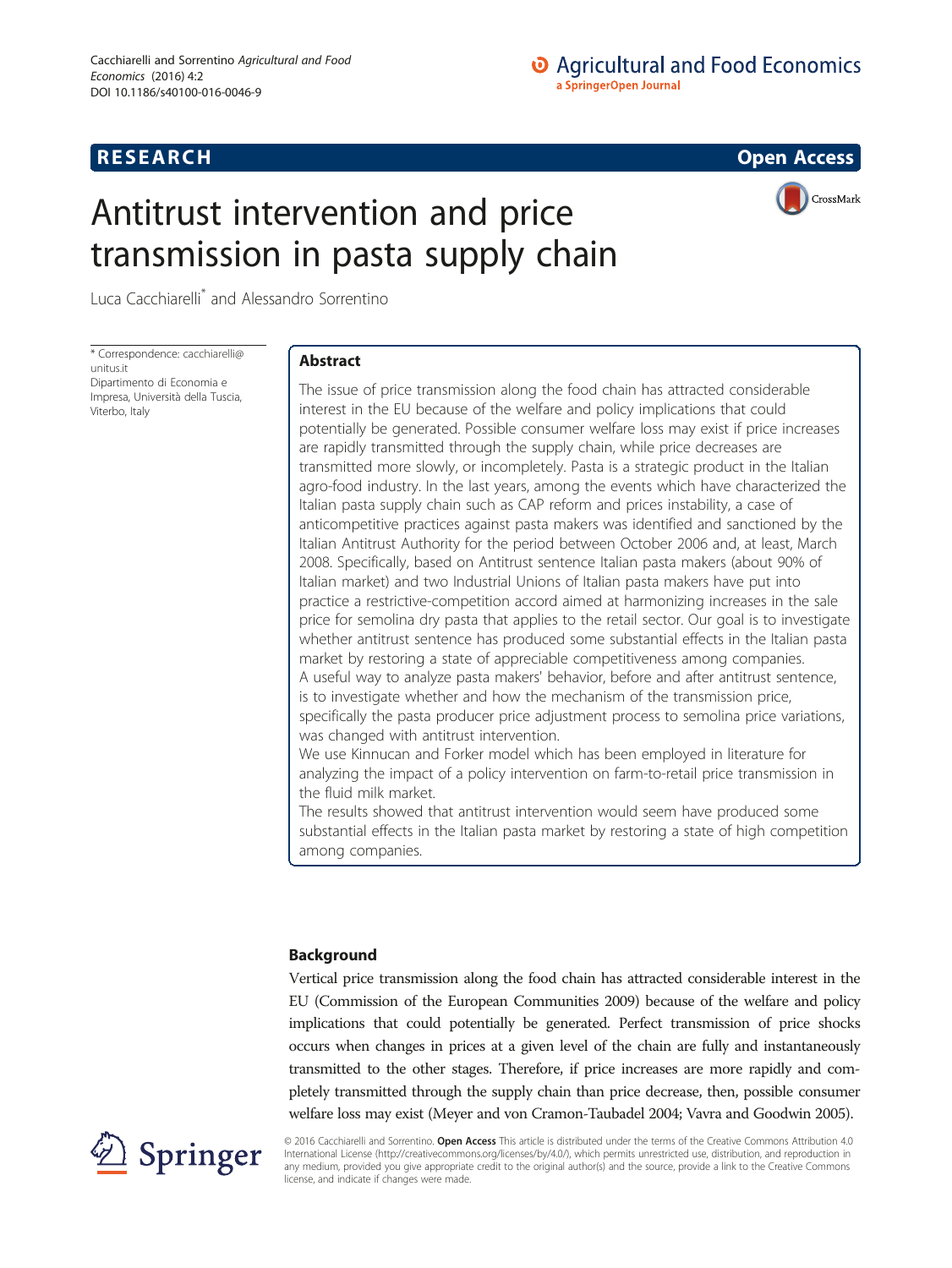Among the possible factors that may explain the presence of asymmetries in price transmission along a food chain, many authors suggest the exercise of market power at the processing and retailing stage (Peltzman [2000;](#page-9-0) Lloyd et al. [2006](#page-9-0)).

Pasta is a strategic product in the Italian agro-food industry since Italy has the peculiarity of being, at the same time, the main producer and consumer of pasta. During the last several years, wheat-pasta chains have been strongly affected by some changes. For example, CAP reforms in the durum wheat sector have progressively reduced government intervention in the market. Furthermore, starting in the spring of 2007 until March 2008, durum wheat prices have increased sharply causing important costs increases for the semolina and pasta maker stages. Finally, a case of anticompetitive practices against pasta makers was identified and sanctioned by the Italian Antitrust Authority for the period between October 2006 and, at least, March 2008 (Antitrust 2009). Specifically, based on Antitrust sentence Italian pasta makers (about 90 % of all firms in the Italian market) and two Industrial Unions of Italian pasta makers have put into practice a restrictive-competition accord aimed at harmonizing increases in the sale price for semolina dry pasta that applies to the retail sector.

Research on evaluating competition policy has grown rapidly in the last 10–20 years with a number of surveys in which critical overviews of the methodology are used to evaluate the effectiveness of Competition Authority decisions (Davies and Ormosi [2010](#page-9-0); Davies [2010](#page-9-0); Bergman [2008](#page-8-0); Werden [2008\)](#page-9-0). Only recently, since the spring of 2006, the Italian Competition Authority (ICA) started paying attention to the evaluation of the impact of its decisions, by establishing a new unit in charge of this task (Sabbatini [2008](#page-9-0)). The estimation of the effects of Competition Authority intervention is usually realized by analyzing the price variations and by estimating the margins, consumer surplus and, recently, total welfare (Sabbatini [2008;](#page-9-0) Aguzzoni [2011](#page-8-0)). Few studies on ICA decisions reveal that in some cases the investigation and the fines produce beneficial deterrent effects on firms' behavior such as in "baby milk" case (Sabbatini [2008](#page-9-0)), while in other cases, differently from what was expected by policy makers and consumers associations, the authority intervention does not produce price decreases as in the Italian pay-toll highways refueling market (Aguzzoni [2011](#page-8-0)).

In our idea, the pricing behavior of Italian pasta makers might presumably be scrutinized by investigating on how producers have transmitted semolina price variations into pasta price. A useful way to analyze pasta makers' behavior, before and after antitrust sentence, is to investigate whether and how the mechanism of the transmission price, specifically the pasta producer price adjustment process to semolina price variations, was changed with antitrust decision.

Our goal is to investigate whether antitrust intervention has produced some substantial effects in the Italian pasta market by restoring a state of appreciable competition among firms in terms of price transmission.

#### Methods

Among the various models of the asymmetric price transmission methodology, we employed Kinnucan and Forker ([1987\)](#page-9-0), which has been used in literature for analyzing the impact of a policy intervention on farm-to-retail price transmission in the fluid milk market (Lass [2005](#page-9-0)).

In the pass-through between semolina and pasta producer price the specification model assumes the following form: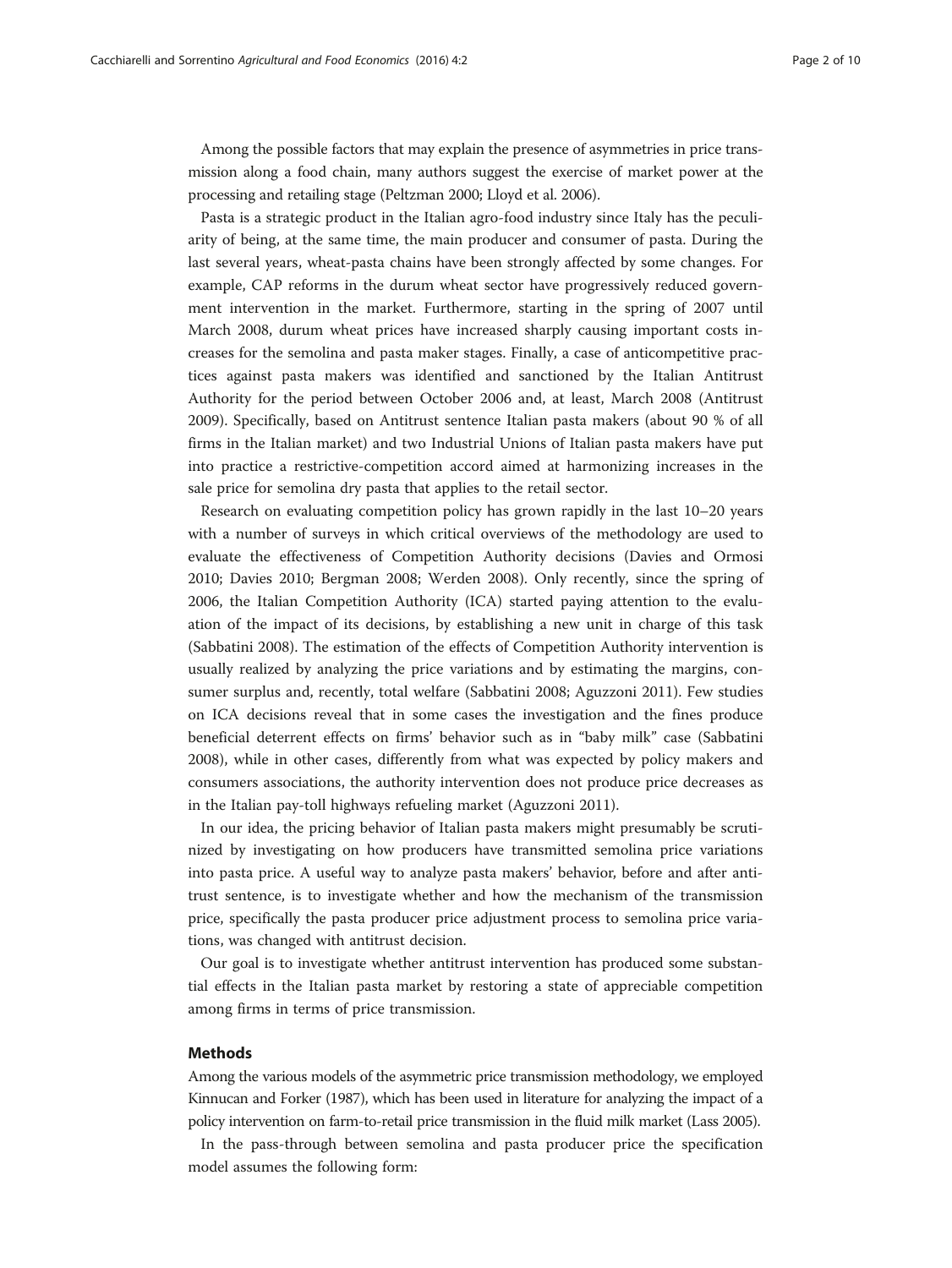$$
PA_{t} = \alpha T + \sum_{i=0}^{M1} \pi_{i}^{r} SR_{t-i} + \sum_{i=0}^{M2} \pi_{i}^{f} SF_{t-i} + \delta C_{t} + \varepsilon_{t}
$$
\n(1)

Where  $PA_t$  is the accumulated change in pasta producer price, T is a time trend variable,  $SR_t = SR_1$  $\sum_{ }^{t-1}$  $\dot{i}=0$ Max  $(\Delta S_{t-i}, 0)$  measures the accumulated increases in semolina

price up to period t, while  $SF_t = SF_1$  $\sum_{ }^{t-1}$  $\sum_{i=0}$ Min ( $\Delta S_{t-i}$ , 0) measures the accumulated decreases in semolina price up to period t, with  $\Delta S_t = S_t - S_{t-i}$  which represents the changes of semolina price. Moreover, following Kinnucan and Forker ([1987](#page-9-0)) and Lass ([2005](#page-9-0)) we include  $C_t$  which symbolizes the other costs faced by pasta makers such as labour and energy in order to capture all costs which affect pasta price; finally,  $\varepsilon_t$  is a stochastic disturbance. The semolina-pasta model is presented in a completely general form, which allows different numbers of lagged values to be incorporated. This implies that pasta producer price could respond differently to rising and falling semolina prices with respect to both the magnitude and speed. In effect, the different superscripts on the summation term of increasing (M1) and decreasing (M2) variables allows that price transmission does not necessarily require the same number of lags for the two different components.

Neither theory nor empirical studies suggest the exact number of lagged values to include in both models, therefore, we proceeded to evaluate different structures in terms of lags and chosen the model that best fits the data (Lass [2005;](#page-9-0) Capps and Sherwell [2007](#page-8-0); Cacchiarelli and Sorrentino, [2013](#page-8-0)). In the semolina-pasta model, we determined that the best lag structure incorporates the current period and three lagged prices both for increasing and decreasing components.

In this study the main focus is to identify the presence of asymmetries in price transmission between the two selected stages of the pasta chain. To determine whether pasta producer price responds in an asymmetric way to semolina price changes, we conduct two different tests:

$$
H_0: \t\pi_i^r = \pi_i^f; \tH_a: \t\pi_i^r \neq \pi_i^f; \tfor lags_i = 0, 1, 2, 3 \t\t(2)
$$

and;

$$
H_0 = \sum_{i}^{3} \pi_i^r = \sum_{i}^{3} \pi_i^f ; H_a = \sum_{i}^{3} \pi_i^r \neq \sum_{i}^{3} \pi_i^f
$$
 (3)

Hypothesis test (2) is sometimes referred to as short-run tests of asymmetry and was performed on the individual parameters. This hypothesis focuses on the equality of transmission rates during the same period for increasing and decreasing upstream prices. In the second hypothesis test shown in Eq. (3), all lagged variables are incorporated both for increasing and decreasing components of the model to test whether the pasta prices return to same level after equivalent increases and decreases in the semolina prices. This type of test is referred as of long-run asymmetry.

#### Data and preliminary analysis

We employed monthly data provided by Istituto di Servizi per il Mercato Agricolo Alimentare (ISMEA) and the National Institute for Statistics (Istat). Data concern prices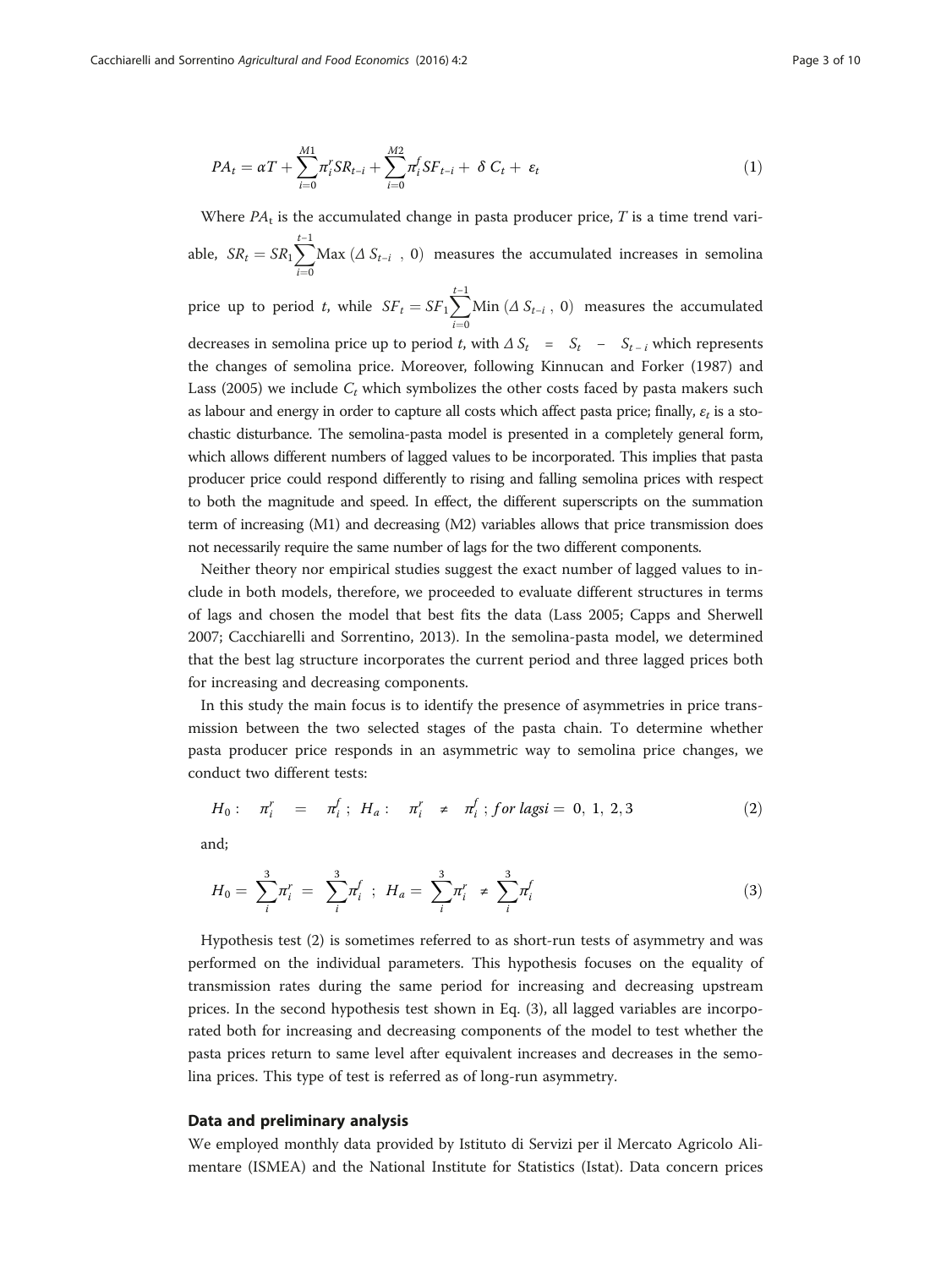of semolina and pasta producer and cost indexes as labour and energy from January 2005 to August 2013 for Italy.

Fig. 1 shows the general movement of semolina and pasta prices in the selected period. Before 2007, the data indicate a slight alternating trend, where short upward movements are followed by smooth downward periods. On July 2007, there is a considerable increase recorded first in semolina price and, afterwards, in pasta price. Then, beginning March 2008 the semolina prices reversed the trend and returned to the level at which they began their rather dramatic increases, while the pasta price reduction was started some month later.

We used Granger-causality tests in order to verify the direction of price transmission. The results<sup>1</sup> show that semolina price causes pasta price while pasta price does not affect semolina price.

After having conducted a preliminary test<sup>2</sup> to determine whether structural change in the price transmission occurred with prices instability and antitrust intervention we split dataset into two periods: January 2005-August 2008 (Pre-Antitrust intervention) and September 2008-August 2013 (Post-Antitrust intervention) (Table [1\)](#page-4-0).

Finally, we conducted tests on stationarity and cointegration of the time series employed in the model. According to Granger and Newbold ([1974](#page-9-0)), running an Ordinary Least Square with non-stationary variables could lead to spurious results and Capps and Sherwell ([2007\)](#page-8-0) and Bolotova and Novakovic ([2012\)](#page-8-0) argue that pre-cointegration approach such as Kinnucan and Forker model might not be the best one to be used in the situations where data exhibit non-stationarity properties. Specifically, two alternative tests, the augmented Dickey-Fuller (ADF) and Kwiatkowski–Phillips–Schmidt–Shin (KPSS) test, were used to determine whether the time series were stationary while for cointegration tests we employed the Johansen [\(1991](#page-9-0)) procedure. The results show that variables in the models were non-stationary and cointegrated (Table [2\)](#page-4-0).

#### Results and discussion

The models were estimated by generalized least-squares using Prais-Winsten methods due to serial correlation of the errors. As we mentioned above, some authors (Capps and Sherwell [2007;](#page-8-0) Bolotova and Novakovic [2012](#page-8-0)) argue that pre-cointegration approach such as Kinnucan and Forker model might not be the best one to be used in the situations where data exhibit non-stationarity properties. They suggest that in the case in which the variables are cointegrated the Asymmetric Error Correction Model

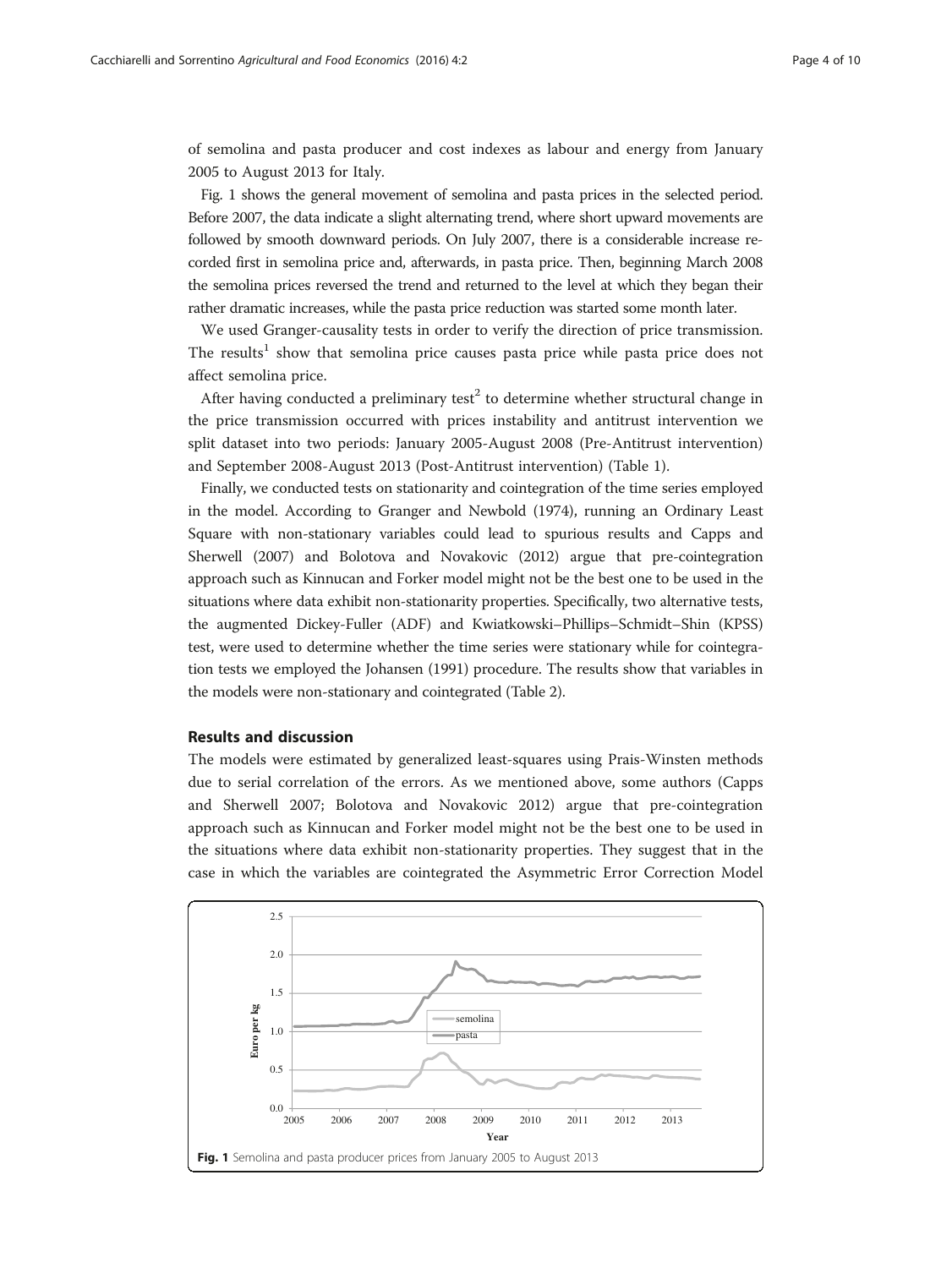|                        | Jan 2005-Aug 2008 |                      | Sept 2008-Sept 2013 |                      |
|------------------------|-------------------|----------------------|---------------------|----------------------|
|                        | <b>ADF</b>        | <b>KPSS</b>          | <b>ADF</b>          | <b>KPSS</b>          |
| Pasta price            | $-2.088$          | $0.485^{b}$          | $-1.597$            | $0.515^{b}$          |
| Rising semolina price  |                   |                      |                     |                      |
| Current                | 0.162             | $0.964$ <sup>a</sup> | 1.096               | 1.068 <sup>a</sup>   |
| One month              | 0.176             | $0.939$ <sup>a</sup> | 2.652               | 2.029 <sup>a</sup>   |
| Two month              | 0.193             | 0.911 <sup>a</sup>   | 2.680               | 2.035 <sup>a</sup>   |
| Three month            | 0.237             | 0.883 <sup>a</sup>   | 2.690               | 2.038 <sup>a</sup>   |
| Falling semolina price |                   |                      |                     |                      |
| Current                | 0.665             | $1.041$ <sup>a</sup> | 0.947               | $0.647$ <sup>a</sup> |
| One month              | 0.254             | $0.698^{b}$          | 1.191               | $0.641^{b}$          |
| Two month              | 0.741             | 0.821 <sup>a</sup>   | 0.976               | $0.635^{b}$          |
| Three month            | 0.743             | $0.938$ <sup>a</sup> | 1.050               | $1.141$ <sup>a</sup> |
| Other costs            |                   |                      |                     |                      |
| Labour                 | 2.901             | $0.948$ <sup>a</sup> | 1.111               | 1.718 <sup>a</sup>   |
| Energy                 | 1.711             | 0.908 <sup>a</sup>   | $-0.515$            | 0.463 <sup>b</sup>   |

#### <span id="page-4-0"></span>Table 1 Stationarity tests

In ADF test, hypothesis null is unit root while in KPSS is stationarity

<sup>a</sup>Statistically different from zero at 1 %; <sup>b</sup>Statistically different from zero at 5 %

In ADF test, hypothesis null is unit root while in KPSS is stationarity

(ECM) might be a superior alternative to pre-cointegration models. However, after having estimated both Kinnucan and Forker and ECM model to analyze the price transmission before and after antitrust authority intervention, we concluded that the results were essentially statistically similar<sup>3</sup> as occurred for the most part of cases (Capps and Sherwell [2007](#page-8-0); Bolotova and Novakovic [2012\)](#page-8-0).

As a consequence, only the estimates of the first model are reported in Table [3.](#page-5-0) In the Pre-Antitrust intervention period, the model presents a fast upward adjustment of pasta producer price in response to semolina price increases. The current period effect is statistically significant at the one percent level of significance and is the coefficient estimated with the greatest magnitude. In the subsequent three months, the first and the third show negligible and insignificant downward movements while the second an additional increase, significant at the ten percent level. The semolina price decreases are transmitted more slowly on pasta price than increases. While the current period presents a positive and insignificant coefficient the first month is characterized by a significant and wide upward movement (negative coefficient). The last two months conclude the price transmission with a large and statistically significant downward correction. Finally, the processing cost increases were estimated to have no statistically significant effects on pasta price. In the Post-Antitrust intervention period, the results show a great difference in the pasta price adjustment process to semolina price changes when compared to the Pre-Antitrust intervention model. In particular, the effect of price increases is overall negligible while

|  |  |  |  |  |  | <b>Table 2</b> Johansen trace test for cointegration |
|--|--|--|--|--|--|------------------------------------------------------|
|--|--|--|--|--|--|------------------------------------------------------|

| Rank         | Jan 2005-Aug 2008 | Sep 2008 - Sept 2013 |
|--------------|-------------------|----------------------|
| $\leq$       | $315^a$           | $432^{\circ}$        |
| $\mathbf{0}$ | 20.35             | 18.45                |

<sup>a</sup>Statistically different from zero at 1 %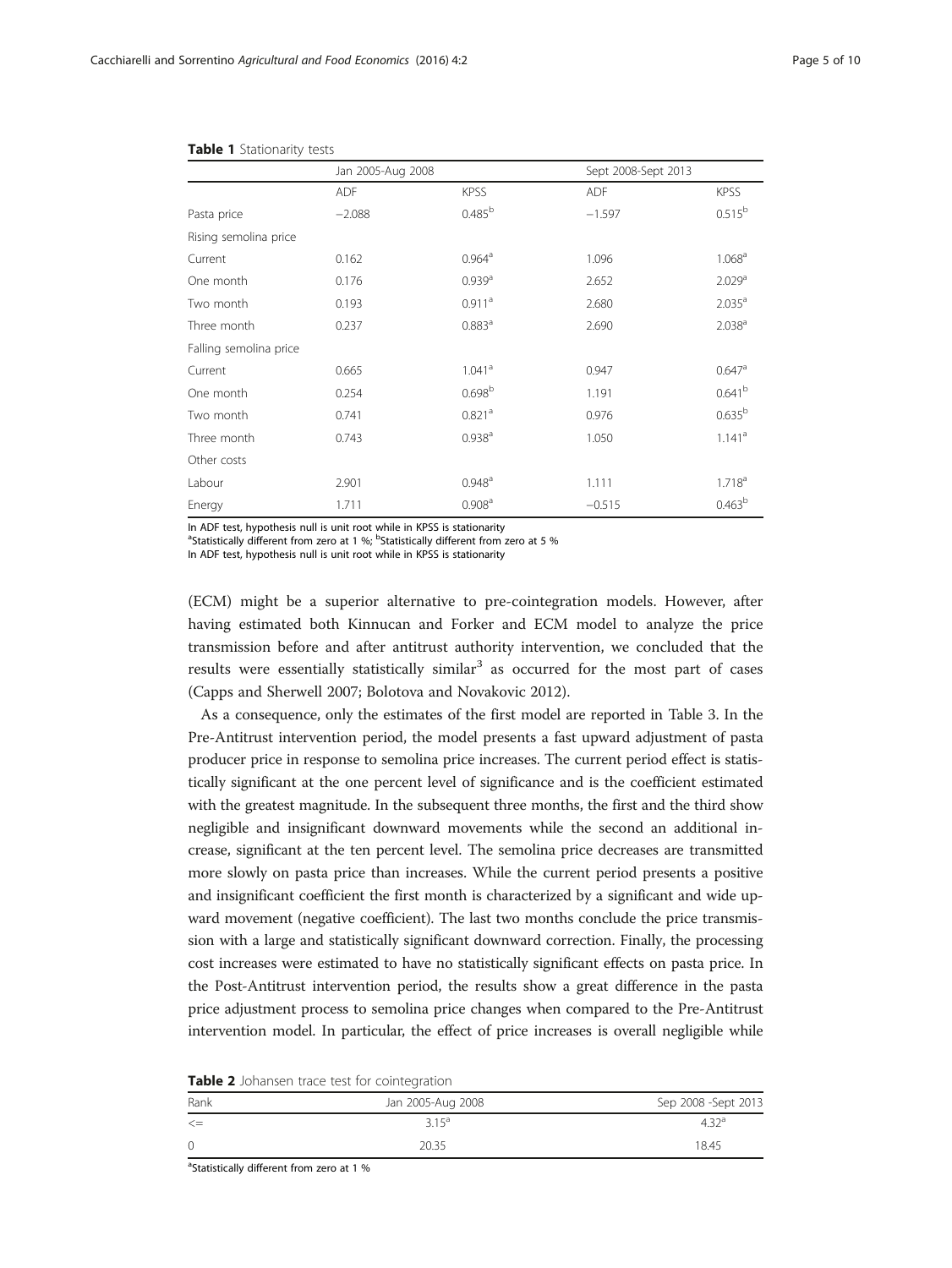|                            | Jan 2005-Aug 2008       |                                     | Sept 2008-Sept 2013 |                      |  |  |
|----------------------------|-------------------------|-------------------------------------|---------------------|----------------------|--|--|
|                            | Estimate                | t                                   | Estimate            | $\mathsf{t}$         |  |  |
|                            |                         | Rising semolina price coefficients  |                     |                      |  |  |
| Current                    | 0.768                   | 5.48 <sup>a</sup>                   | $-0.417$            | $-3.57$ <sup>a</sup> |  |  |
| One month                  | $-0.016$                | $-0.110$                            | 0.219               | 1.91 <sup>c</sup>    |  |  |
| Two month                  | 0.591                   | 3.92 <sup>a</sup>                   | $-0.063$            | $-0.530$             |  |  |
| Three month                | $-0.029$                | $-0.190$                            | 0.300               | $2.62^{b}$           |  |  |
|                            |                         | Falling semolina price coefficients |                     |                      |  |  |
| Current                    | 0.493                   | 1.52                                | $-0.137$            | $-0.68$              |  |  |
| One month                  | $-2.737$                | $-6.81$ <sup>a</sup>                | 0.712               | 3.2 <sup>a</sup>     |  |  |
| Two month                  | 0.891                   | 1.95 <sup>c</sup>                   | 0.199               | 0.92                 |  |  |
| Three month                | 1.642                   | 4.22 <sup>a</sup>                   | 0.009               | 0.06                 |  |  |
|                            | Other costs             |                                     |                     |                      |  |  |
| Labour                     | $-0.002$                | $-0.990$                            | 0.000               | $-0.500$             |  |  |
| Energy                     | 0.000                   | 0.380                               | 0.000               | 0.260                |  |  |
| Trend                      | $-0.001$                | $-1.81c$                            | 0.004               | 3.37 <sup>a</sup>    |  |  |
|                            | Aggregate lagged effect |                                     |                     |                      |  |  |
| Sum of rising coefficient  | 1.314                   |                                     | 0.039               |                      |  |  |
| Sum of falling coefficient | 0.288                   |                                     | 0.783               |                      |  |  |
| Differcence <sup>d</sup>   | 1.026                   | 3.61 <sup>a</sup>                   | $-0.745$            | $3.65^{\circ}$       |  |  |
| R <sub>2</sub>             | 0.92                    |                                     | 0.88                |                      |  |  |
| Durbin-Watson              | 1.88                    |                                     | 1.67                |                      |  |  |
| Sample size                | 44                      |                                     | 60                  |                      |  |  |

<span id="page-5-0"></span>

| Table 3 Estimated Pre-Antitrust sentence and Post-Antitrust sentence pasta producer price models |  |
|--------------------------------------------------------------------------------------------------|--|
|--------------------------------------------------------------------------------------------------|--|

<sup>a</sup>Statistically different from zero at 1 %; <sup>b</sup>Statistically different from zero at 5 %; <sup>c</sup>Statistically different from zero at 10 %<br><sup>d</sup>Difference indicates the subtraction between the sum of rising coefficients and the  $<sup>d</sup>$ Difference indicates the subtraction between the sum of rising coefficients and the sum of falling ones.</sup>

the sum of falling coefficients indicates that, on the whole, pasta makers incorporate semolina price decreases with a greater intensity than in the previous period.

A useful way to illustrate pasta producer price response is to capture the accumulated current and lagged effects, holding all other effects constant, by simulating equivalent semolina price increases and decreases (Fig. 2). Since these simulations do not take into account statistical significance of the coefficients, they do not assume any statistical

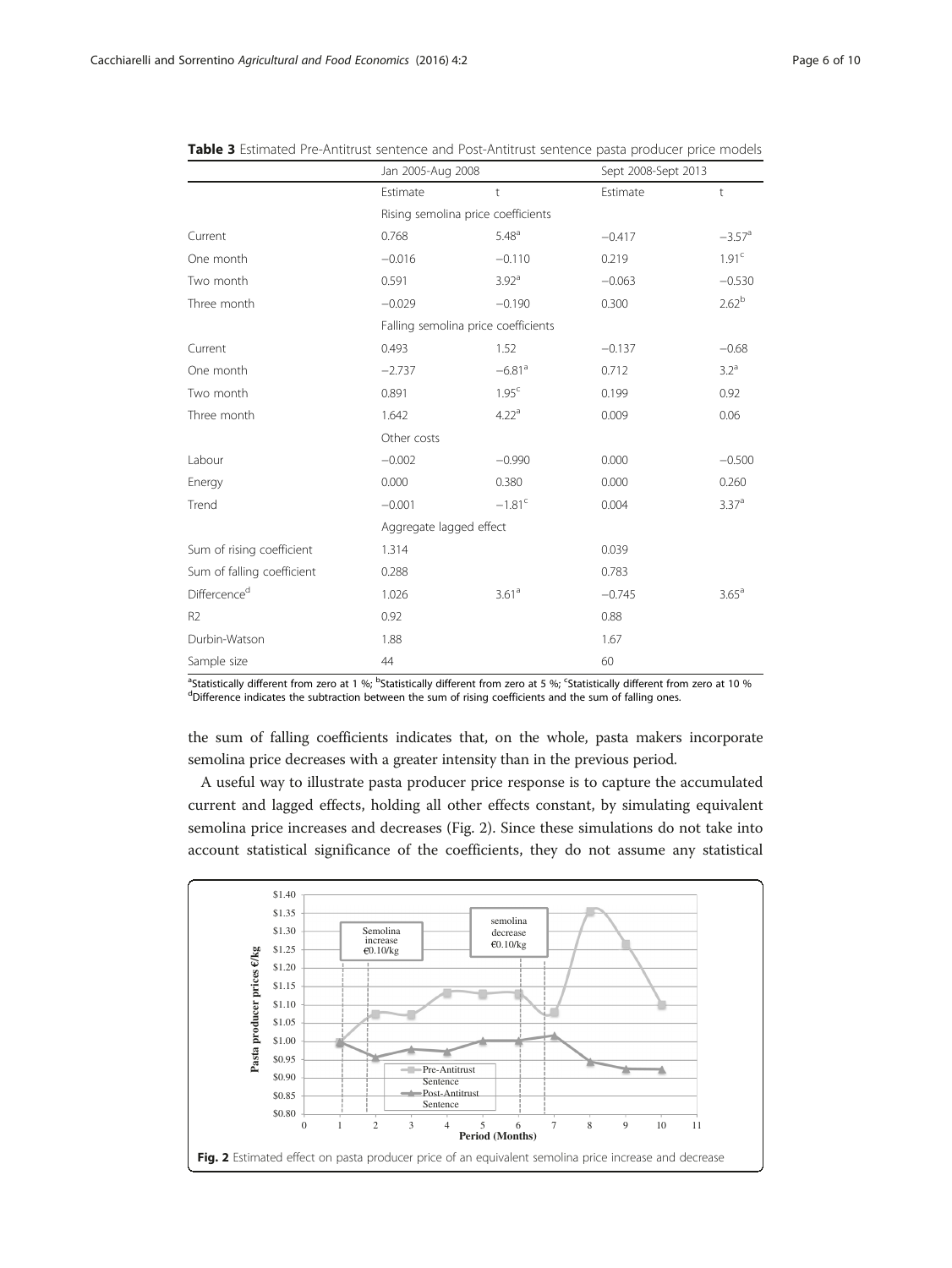significance but they exclusively represent a preliminary indication of pasta makers' behavior which will be statistically tested below (Table [3\)](#page-5-0).

An initial pasta producer price of  $\epsilon$ 1.00 per kilo is assumed. After two months, we assume a semolina price increase of  $\epsilon$ 0.10 per kilo and allow these effects to fully impact the pasta producer prices without introducing any other changes until the sixth month (this allows all estimated lagged increases to fully impact the semolina price). For the Pre-Antitrust intervention period, in the current period pasta price increases to  $€1.078$  per kilo, followed by a slight downward movement, a further but less marked raise and a another imperceptible decrease. Thus, by considering the net effect of about  $€0.13$  we can argue that the transmission rate of a semolina price increase on pasta price was about 130 %. After the adjustment process was complete, we introduce an equivalent reduction of  $\epsilon$ 0.10 per kilo on semolina price. As a result, the final pasta producer price fails to return to the initial level remaining at about €1.10 per kilo. For comparison purpose, we set up the same simulation in the Post-Antitrust intervention period. In this case, the pasta price adjustment to semolina price increase produces a price of 1.004 with a transmission rate of 0.4 % (Fig. 2).

Next, we examine the impact of a semolina price decrease of  $\epsilon$ 0.10. The final result was €0.93 per kilo, which is lower than the initial pasta price. The aggregate partial analysis provides an interesting comparison of the two periods, with a strong indication of positive long-run asymmetry in the Pre-Antitrust intervention period, which then moves to an evidence of negative asymmetry after Antitrust Authority intervention.

The next step is to test, by conducting F-test of the equality between the estimated parameters for increasing and decreasing prices, whether the observed asymmetric price transmission behavior we found for pasta producer prices are statistically significant.

As we mentioned above, we apply two different hypothesis tests (the results are reported in Table [3](#page-5-0)). In the first test (short-run asymmetry), the null hypothesis is the equality of transmission speed of adjustment during the same period for upstream price increases and decreases. The second test, referred to as long-run asymmetry, provides statistical evidence about whether downstream price returns to the same level after equivalent upstream price increases and decreases. Regarding short-run asymmetry test we found some evidences exclusively in the Pre-sentence period while after antitrust intervention, the transmission speed of adjustment during the same period for upstream price increases and decreases is statistically equal. The results of the second test show that in both periods we reject the long-run symmetry null hypothesis. This allows us to confirm that: i) there is a statistical evidence, at 1 % of level of significance, that net changes in prices was greater following equivalent increases and decreases in semolina prices before the intervention of Italian antitrust; ii) after antitrust authority action, there is a statistical evidence, at 1 % of level of significance, that, after an equivalent increases and decreases in upstream prices, the final price is lower than its initial level (Table [4\)](#page-7-0).

#### Conclusions

Pasta is a strategic product in the Italian agro-food industry. In the last years, among the events which have characterized the Italian pasta supply chain such as CAP reform and prices instability, a case of anticompetitive practices against pasta makers was identified and sanctioned by the Italian Antitrust Authority.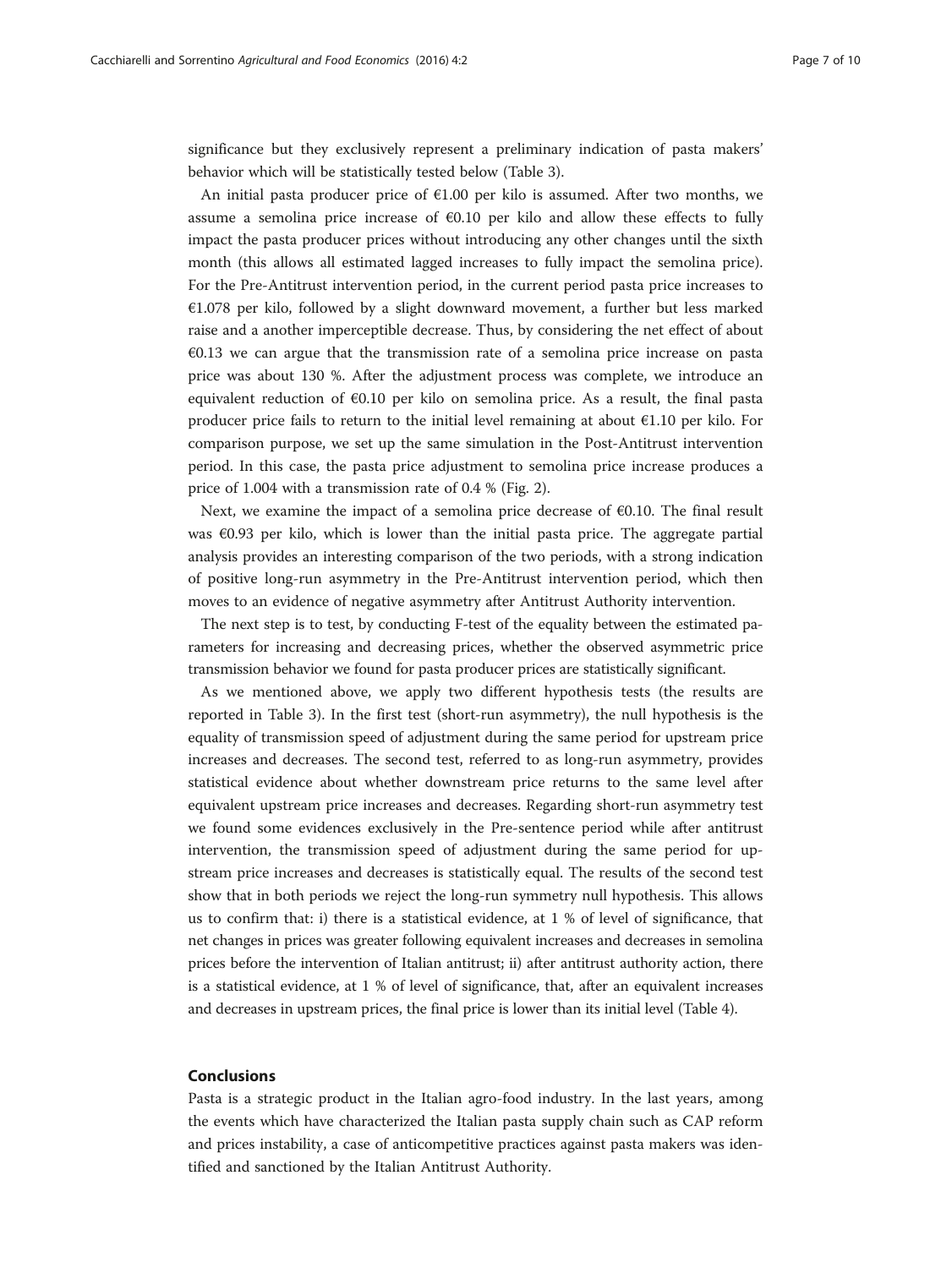|                                                              | Period                | Jan 2005-Aug 2008  | Sept 2008-Aug 2013 |
|--------------------------------------------------------------|-----------------------|--------------------|--------------------|
| Rising semolina price coefficient vs                         | Current               | 0.54               | 1.51               |
| falling semolina price coefficient                           | $1st$ month           | 39.2 <sup>a</sup>  | 2.79               |
|                                                              | 2 <sup>nd</sup> month | 0.38               | 1.46               |
|                                                              | 3 <sup>rd</sup> month | $15.41^{a}$        | 0.21               |
| Sum of rising coefficients vs<br>sum of falling coefficients |                       | 13.09 <sup>a</sup> | 13.33 <sup>a</sup> |

<span id="page-7-0"></span>Table 4 Hypothesis tests<sup>b</sup> of asymmetric pasta producer price response for Pre-Antitrust and Post-Antitrust

<sup>a</sup>Statistically different from zero at level of significance 1 %;

**bTests were conducted as F-test of the equality between the estimated parameters for increasing upstream prices and** decreasing upstream prices

Our goal was to investigate whether antitrust intervention has produced some substantial effects in the Italian pasta market by restoring a state of appreciable competition among firms.

A useful way to analyze pasta makers' behavior, before and after antitrust intervention, was to investigate whether and how the mechanism of the transmission price, specifically the pasta producer price adjustment process to semolina price variations, was changed.

The empirical analysis showed interesting changes to price transmission in the pasta market with the antitrust intervention. While in the Pre-Intervention period the effects of semolina price decreases on producer pasta price were much lower in magnitude than the effects of increases, after Antitrust Authority action pasta producer price responded to semolina increases in a completely different way by incorporating only a minimum part of the cost rises of the raw material. Furthermore, the effect of semolina decreases on producer pasta price was greater than that shown before of the Authority action. Therefore, the net effect was negative because of the price increases that were lower than price decreases.

The long-run asymmetry tests confirm, respectively, a positive asymmetric price transmission in the first period (2005-Aug 2008) and a negative asymmetric adjustment of pasta producer price in response to semolina price changes in the second (Sept 2008-Aug 2013) one.

Consequently, the analysis of the price transmission has showed that antitrust intervention would seem have produced some substantial effects in the Italian pasta market by restoring a state of high competition among companies. This result is in line with part of the previous literature (Sabbatini [2008\)](#page-9-0) on the effectiveness of authority intervention on markets in which collusion among firms is investigated and fined. However, among the reasons which could have pushed firms to a higher competition, it is important to consider that in the last years, as suggested by Cacchiarelli, Lass and Sorrentino ([2016\)](#page-8-0), in Italian pasta supply chain the role played by retailers is decisively more important. In fact, retailers, entering pasta market through private labels, have improved their bargaining power toward pasta makers. Based on the last sentences, it is worthwhile to briefly underline the importance of competition law in the food supply chain which connects sectors with a very articulated structure. The agricultural sector is characterized by highly fragmented production while the market structure in processing and retailing stages is much more concentrated (EU 2009; Russo et al. [2011](#page-9-0)). This often allows processors and retailers to exert their potential market power to extract rent from government interventions sustaining farmers by different forms of subsidies (Russo et al. [2011](#page-9-0); Sexton [2013](#page-9-0)). Therefore, for an effective antitrust policy it is crucial both the monitoring activities of antitrust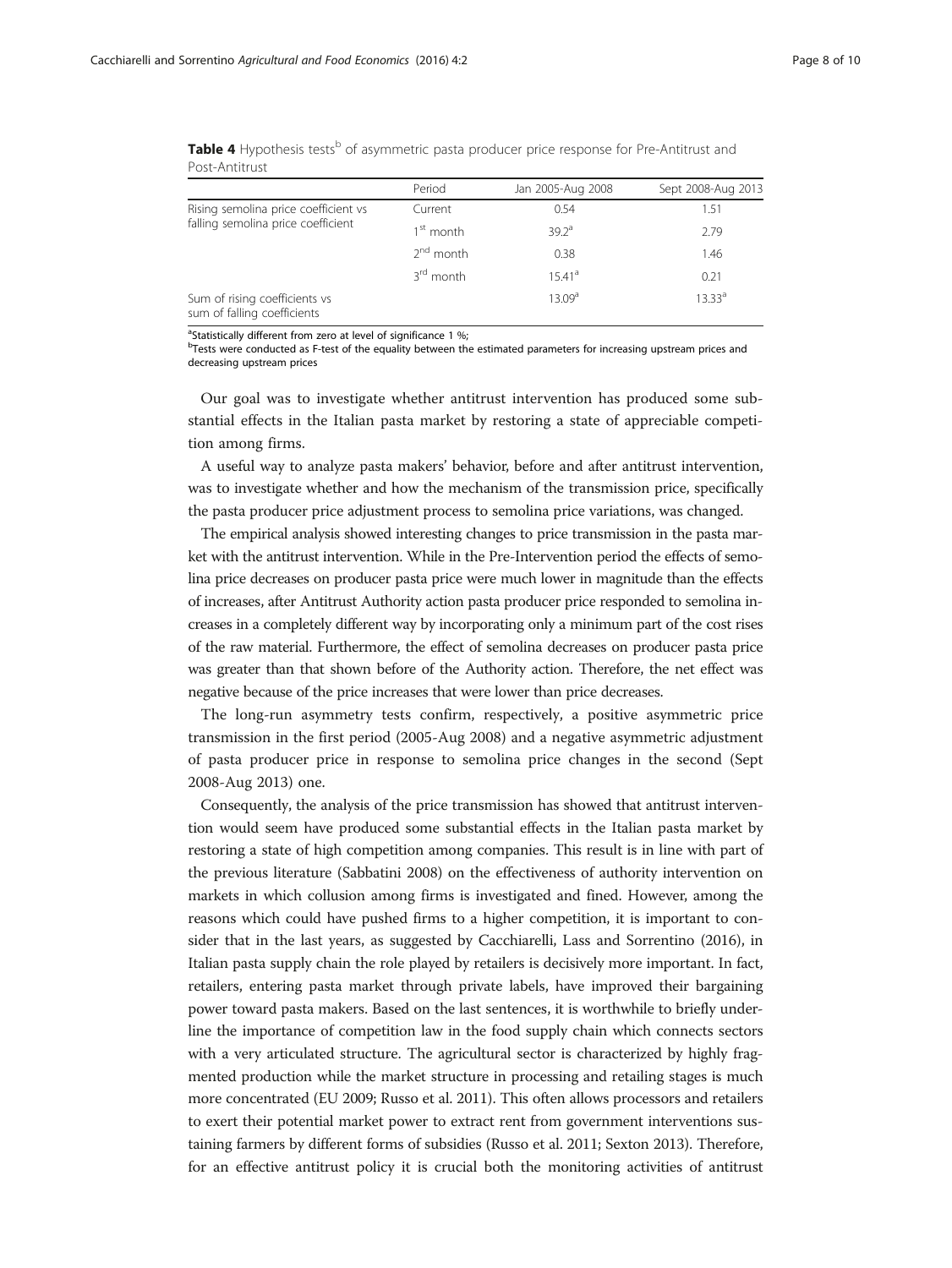<span id="page-8-0"></span>authority and the measures of the Common Agricultural Policy (CAP) which can be successful in rebalancing the market power among the sectors of the agro-food chains. In effect, although national antitrust authorities can intervene, as we demonstrated in this paper, by restoring a state of competition among companies this is not sufficient to prevent anti-competitive conducts. This goal can be reached through a policy which might improve the bargaining power of farmers. In this direction, we consider very useful the measures of the 2013 CAP Reform to strengthen and extend the role for Producer Organisation and Interbrunch Organisation in all agricultural sectors for their capability to concentrate producers' supply and provide alternative marketing channels with more balanced contracts and transactions.

#### Endnotes

<sup>1</sup>Granger-causality tests were conducted on the original time series to obtain Wald statistics for the hypothesis that all coefficients on the lags of explanatory variables were jointly zero in the equation for the dependent variable. In order to choose the lag structure in the VAR model preceding the causality test the SBC criterion was used. We safely reject the hypothesis the semolina prices do not cause pasta prices while we fail to reject the hypothesis that pasta prices do not cause semolina prices (the p-value was 0.927).

<sup>2</sup>In order to estimate the date of the structural break we employed "Gregory and Hansen ([1996\)](#page-9-0)" is cited in text but not given in the reference list. Please provide details in the list or delete the citation from the text. Gregory and Hansen ([1996\)](#page-9-0) method, within the conventional Engle and Granger ([1987](#page-9-0)) test, which allowed us to detect a possible break in the long-run relationship of unknown date.

<sup>3</sup>The main results of the Asymmetric Error Correction model are: i) in the Pre-Antitrust Sentence period, the positive error term was decisively statistically greater than the negative error term indicating that in the long-run pasta makers transmitted semolina increases while the decreases were not completely transmitted into pasta prices; ii) after Antitrust intervention ECM results indicate that pasta makers, in the long-run, have changed behavior transmitting with a greater magnitude the decreases of semolina price. All results of ECM models are available upon request.

#### Acknowledgement

This paper has been selected as a best paper of the 51th SIDEA Conference in Benevento (18–20 September 2014). It has been accepted for publication in this journal following the usual revision process.

Received: 7 November 2014 Accepted: 27 January 2016 Published online: 02 February 2016

#### References

Aguzzoni L (2011) Three Essays in Competition and Consumer Policy (Doctoral dissertation, European University Institute Florence). Autorità Garante della Concorrenza e del Mercato. Bolletino n° 8 del 16 marzo 2009. Bergman MA (2008) Quis Custodiet Ipsos Custodes? or Measuring and Evaluating the Effectiveness of Competition

Enforcement. De Economist 156:387–409 Bolotova YV, Novakovic AM (2012) The Impact of the New York State Milk Price Gouging Law on the Price

Transmission Process and Supermarket Pricing Strategies in the Fluid Whole Milk Market. Agribusiness An Int J 28(4):377–399

Cacchiarelli L, Lass D Sorrentino A (2016) CAP reform and price transmission in the Italian pasta chain. Agribusiness: An International Journal. DOI: [10.1002/agr.21459.](http://dx.doi.org/10.1002/agr.21459)

Cacchiarelli L, Sorrentino A (2013) La trasmissione dei prezzi nella filiera pastaria tra fattori congiunturali e riforma della Pac. Agriregionieuropa 9:35

Capps O Jr, Sherwell P (2007) Alternative Approaches in Detecting Asymmetry in Farm-Retail Price Transmission of Fluid Milk. Agribusiness An Int J 23:313–331